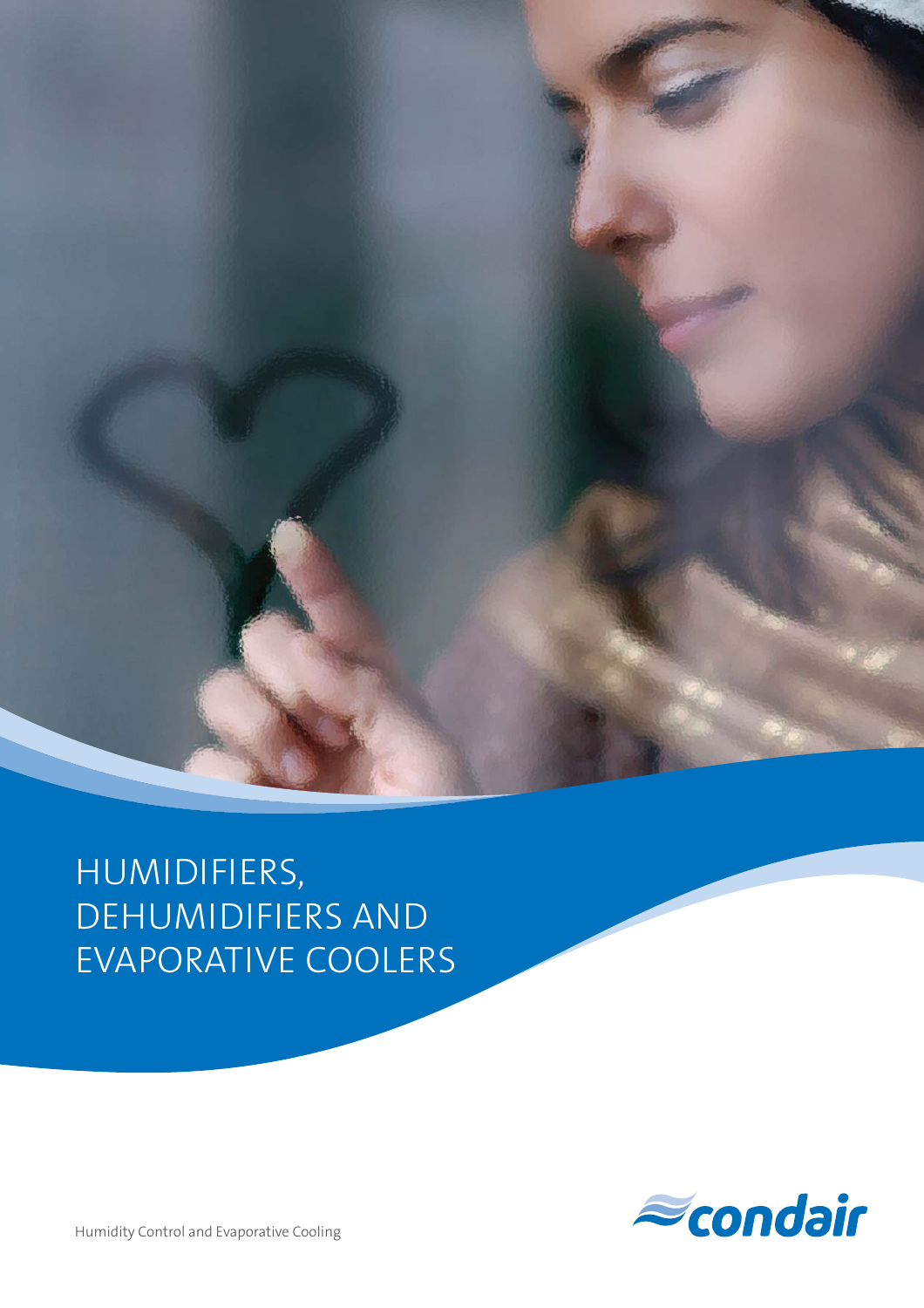# A COMPREHENSIVE PRODUCT RANGE

Condair offers a complete range of air humidification and dehumidification systems. Being able to select from every available technology allows Condair to closely meet every project's individual needs with the most suitable product.

#### STEAM HUMIDIFIERS



**Condair EL Electrode boiler humidifier**  Reliable steam

humidification that is easy to install, use and service.



**Condair RS Resistive humidifier**  Innovative scale management and no disposable boiling cylinders.



**Condair CP3 Mini Low capacity electrode humidifier**

Up to 4kg/h of steam direct to a room or to an AHU.



**Condair RM Low capacity resistive humidifier** 

Offers 2-8kg/h of steam for in-duct humidification.



**Condair GS Gas-fired humidifier** 

Steam humidification with the operating economy of gas.



**Condair ESCO Live steam humidifier**  Uses a building's existing

hygienic steam supply.



**Condair SE Steam-to-steam humidifier** 

Uses a building's impure steam supply to create pure humidifying steam.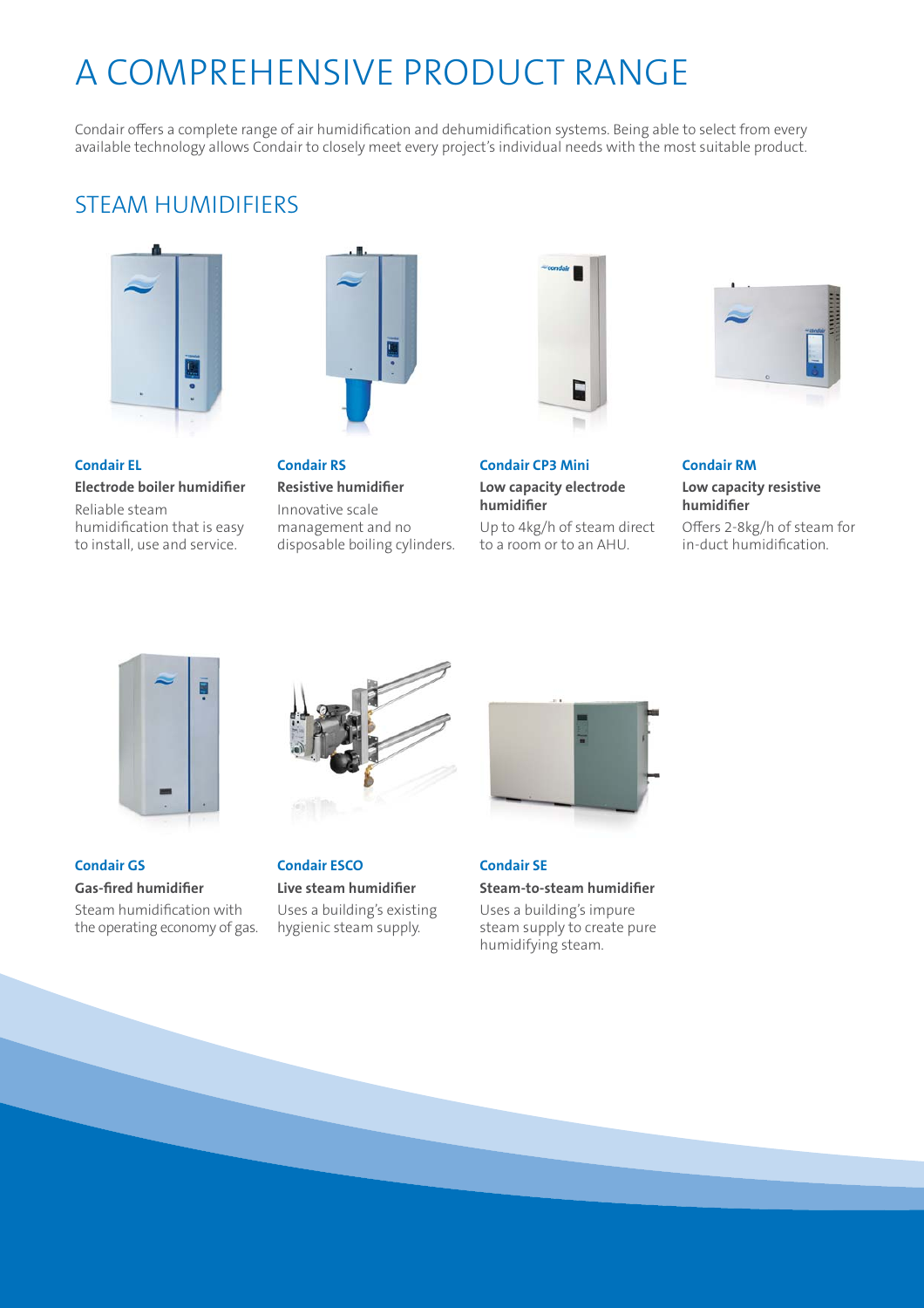### ADIABATIC HUMIDIFIERS



**Condair ME Evaporative in-duct humidifier** 

Provides low energy humidification and evaporative cooling.



**Condair DL Hybrid in-duct humidifier**  Close control, spray and evaporative humidifier.



**Condair HP High pressure in-duct humidifier**

Spray humidifier delivering humidification and evaporative cooling to multiple AHUs.



**Condair US Ultrasonic in-room humidifier**

Very low energy cool mist humidifier with fan unit.



**Condair JetSpray Compressed air and water** 

**spray humidifier** Direct room spray humidifier with rapid evaporation and highly directional aerosols.



**ML System** 

**humidifier**

systems.

Water treatment and pressurisation plant with a selection of direct air nozzle



**Mobile evaporative humidifier**

Suitable for areas up to 900<sub>m</sub><sup>3</sup> and can be plumbedin or fed via a water tank.



#### **Condair ABS3 Rotary Disk Atomizer**

Economic cool mist system ideal for production and agricultural areas.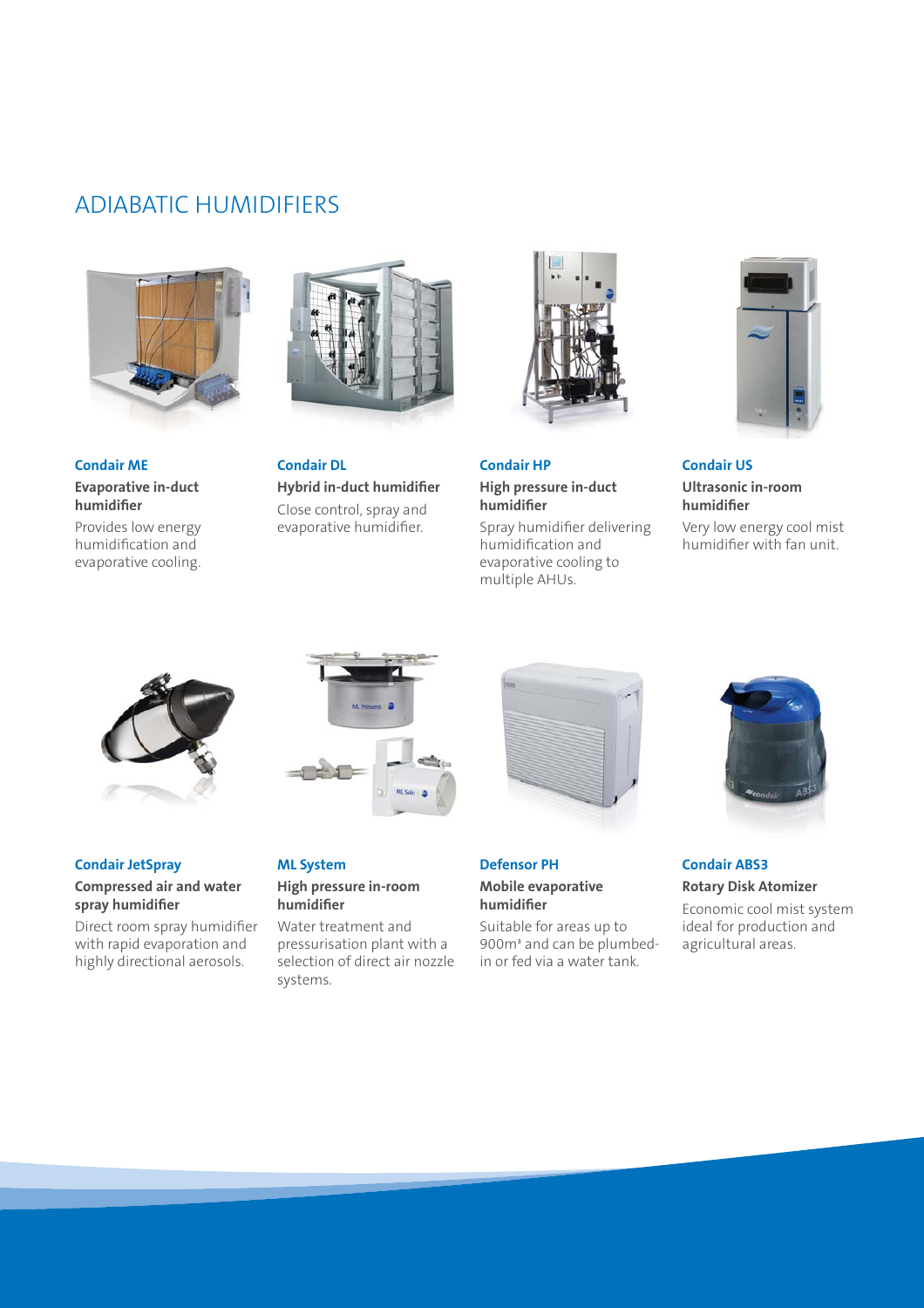### DEHUMIDIFIERS





**Condair DA Desiccant dehumidifier**  Ideal for drying at low

temperatures or when low humidity levels are needed.

### OTHER PRODUCTS



Ideal for drying down to around 50%RH and at temperatures above 15°C.



**Condair DP Swimming pool dehumidifier**

A comprehensive range of dehumidifiers for small to large commercial pools.



**Condair RO** 

Water treatment system for humidifiers.



**Condair OptiSorp**  Rapid evaporation steam distribution system.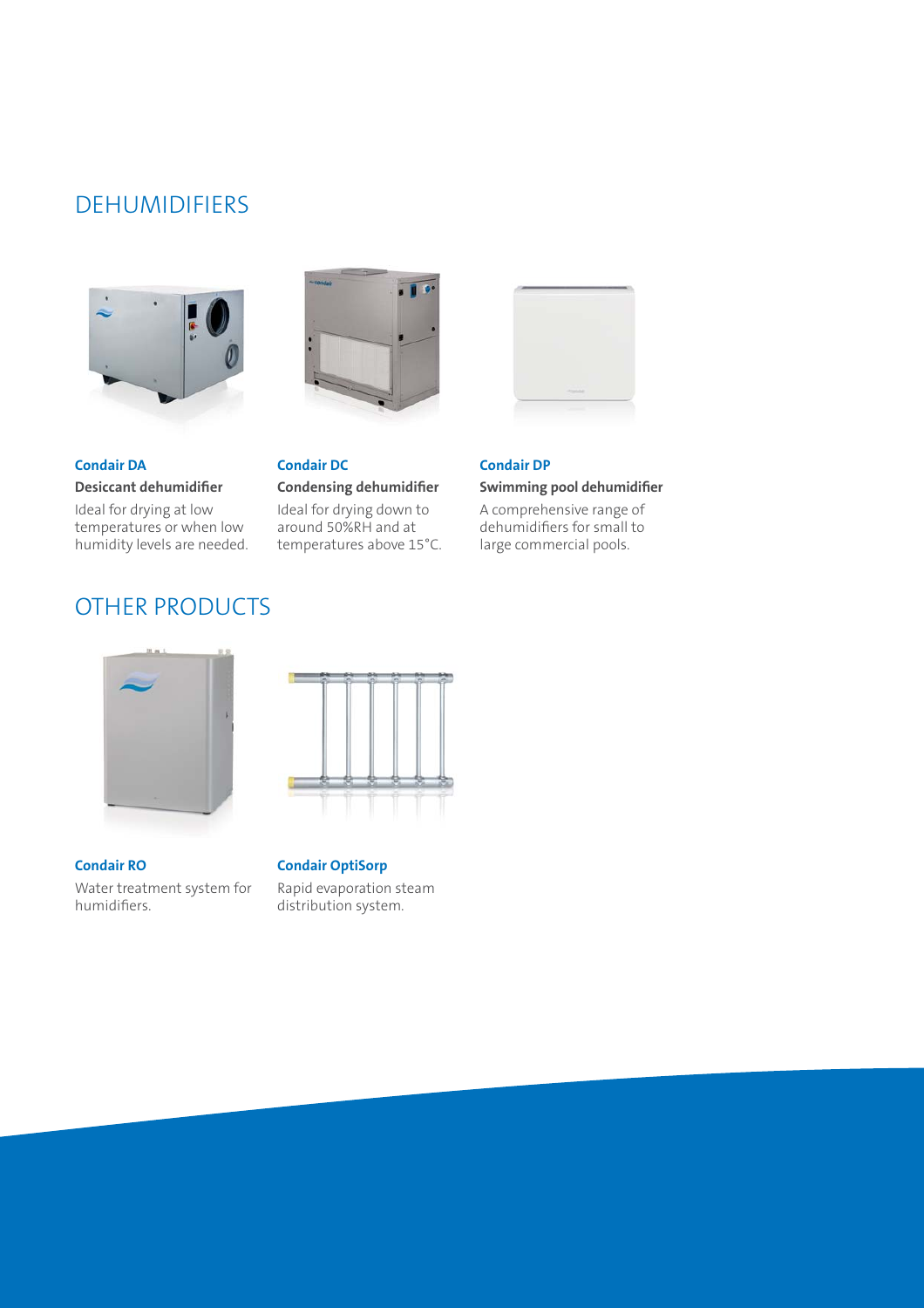

# A Comprehensive Service

Condair offers a complete before and after sales service.



**Expert advice and system design**  Free guidance on best practise in humidity control, product strategy, selection and sizing.



**Installation and commissioning**  Delivering the manufacturer's expertise on-site for optimum system set-up.



**Experienced humidifier technicians**  Providing reactive or planned preventative maintenance agreements.



**Spares department**  Experienced staff help you identify which part you need and get it to you quickly and efficiently.